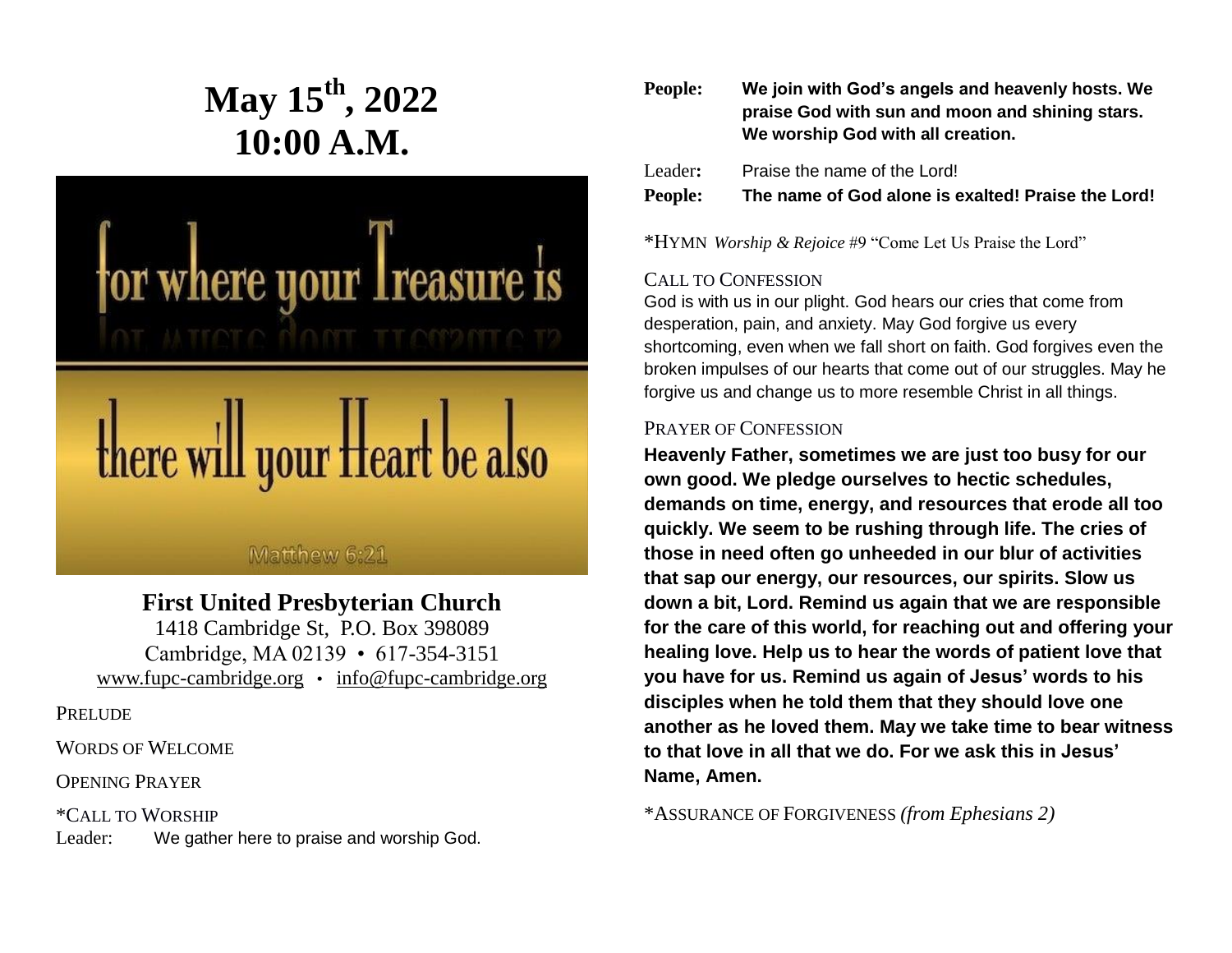God, being rich in mercy, because of the great love with which he loved us even when we were dead in our sins, made us alive together in Christ. By his surpassing grace we have been saved! **Thanks be to God!**

#### EXCHANGE OF THE PEACE OF CHRIST

**"**Do not be anxious about anything, but in every situation, by prayer and petition, with thanksgiving, present your requests to God. And the peace of God, which transcends all understanding, will guard your hearts and your minds in Christ."

#### *Hallelujah, Praise the Lamb! Hallelujah, Praise the Lamb! My heart sings this song again! Hallelujah, Praise the Lamb!*

Children's Song: "I've got the Joy, Joy, Joy"

*Insert* "What Does the Lord Require of You?"

*Insert* "Praise Him! Praise Him!"

# **WE HEAR AND RECEIVE THE WORD OF GOD**

#### SCRIPTURE READING: MATTHEW 6:19-24

"Do not store up for yourselves treasures on earth, where moths and vermin destroy, and where thieves break in and steal.<sup>20</sup> But store up for yourselves treasures in heaven, where moths and vermin do not destroy, and where thieves do not break in and steal. <sup>21</sup> For where your treasure is, there your heart will be also.  $22 \pi$  The eye is the lamp of the body. If your eyes are healthy, your whole body will be full of light.  $23$  But if your eyes are unhealthy, your whole body will be full of darkness. If then the light within you is darkness, how great is that darkness! <sup>24</sup> "No one can serve two masters. Either you will hate the one and love the other, or you will be devoted to the one and despise the other. You cannot serve both God and money.

#### SERMON: "BURIED TREASURE"

Pastor Ben

# **WE RESPOND TO GOD'S WORD AND SPIRIT**

HYMN OF RESPONSE *insert* "Simple Living"

PRAYERS OF THE PEOPLE AND THE LORD'S PRAYER

**Our Father, who art in heaven, hallowed be thy name. Thy kingdom come, thy will be done on earth, as it is in heaven. Give us this day our daily bread, and forgive us our debts as we forgive our debtors. Lead us not into temptation, but deliver us from evil: For thine is the kingdom, and the power, and the glory, forever. Amen.**

#### INVITATION TO THE OFFERING

# OFFERING OUR TITHES AND GIFTS

OFFERTORY Caty Jones, solo, "Thy Word" Psalm 119:105, by Amy Grant and Michael W. Smith

#### \*SONG OF DEDICATION *Worship & Rejoice #684*

*For the life that you have given, for the love in Christ made known, with these fruits of time and labor, with these gifts that are your own: here we offer, Lord, our praises; heart and mind and strength we bring; give us grace to love and serve you, living what we pray and sing.*

#### **ANNOUNCEMENTS**

\*CLOSING HYMN *Worship & Rejoice* #569 "God of Grace and God of Glory"

# \*CHARGE & BENEDICTION

<del>֍</del>֎֎**֎**֍֎ Ministers: The Congregation Pastor: Ben Black Worship Assistant: Julie Lauffenburger Music Leader: Felicia Brady-Lopez Zoom Coordinator: Greg Pollock Christian Formation & Mission Coordinator: Rong (Lorraine) Li **ൟ൙**ൎൔഩൟ൙

#### **New Members Class**

The New Members is following worship for everyone interested. Please consider sticking around and join us downstairs in the kitchen!